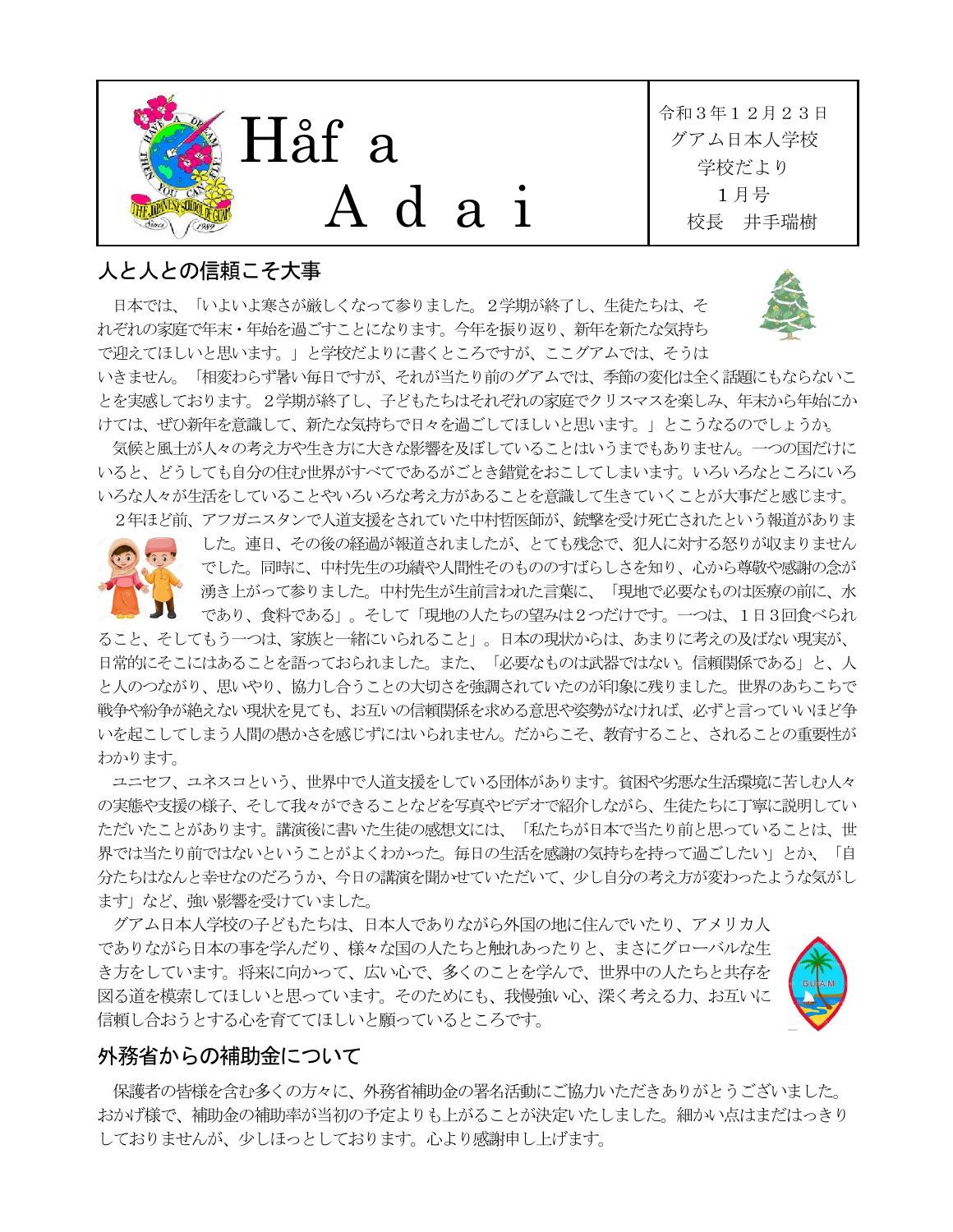

Letter of Japanese School of Guam January Issue Mizuki Ide Principal 12/23/2022

## **Trust between people is what matters**

In Japan "The cold weather has finally arrived. As the second semester

comes to an end, students will spend the end of the year and the beginning of the new year in their own homes. I hope that they will spend their days with a renewed spirit and awareness of the new year." This is what I would write in the school newsletter, but it is not the case here in Guam. "The days are as hot as ever, but I realize that in Guam, where that is the norm, the change of seasons is not even a topic of conversation at all. As the second semester comes to an end, I hope that the children will enjoy Christmas at home, and from the end of the year to the beginning of the new year, they will spend their days with a renewed spirit and awareness of the new year." I wonder if this will be the case.

It goes without saying that climate and natural features have a great influence on the way people think and live. When you live in only one country, you can't help but have the illusion that the world you live in is all there is. I feel that it is important to be aware that there are many different people living in many different places, and that there are many different ways of thinking.

About two years ago, there was a report that Dr. Tetsu Nakamura, a



humanitarian aid worker in Afghanistan, was shot and killed. I was very disappointed and could not stop feeling angry at the gunman. At the same time, I learned about Dr. Nakamura's achievements and the wonderful nature of humanity itself, and I felt a deep respect and gratitude for him. Before his death,

he said, "Before medical care, what is needed in the area is water and food. He also said, " There are only two things that the local people want. One is to be able to eat three times a day, and the other is to be able to be with their families." He spoke of the reality that exists there on a daily basis, a reality that is too far removed from the current situation in Japan. He also said, "What we need is not weapons, but trust", emphasizing the importance of human connections, compassion, and cooperation. Looking at the current situation where wars and conflicts are constantly occurring all over the world, I can't help but feel the foolishness of human beings who will always start conflicts if they don't have the will and attitude to seek mutual trust. This is why I understand the importance of educating and being educated.

There are organizations called UNICEF and UNESCO that provide humanitarian aid around

the world. There was a time when they gave a detailed explanation to the students, showing pictures and videos of the actual situation of people suffering from poverty and poor living conditions, how they support them, and what we can do to help. The students' written